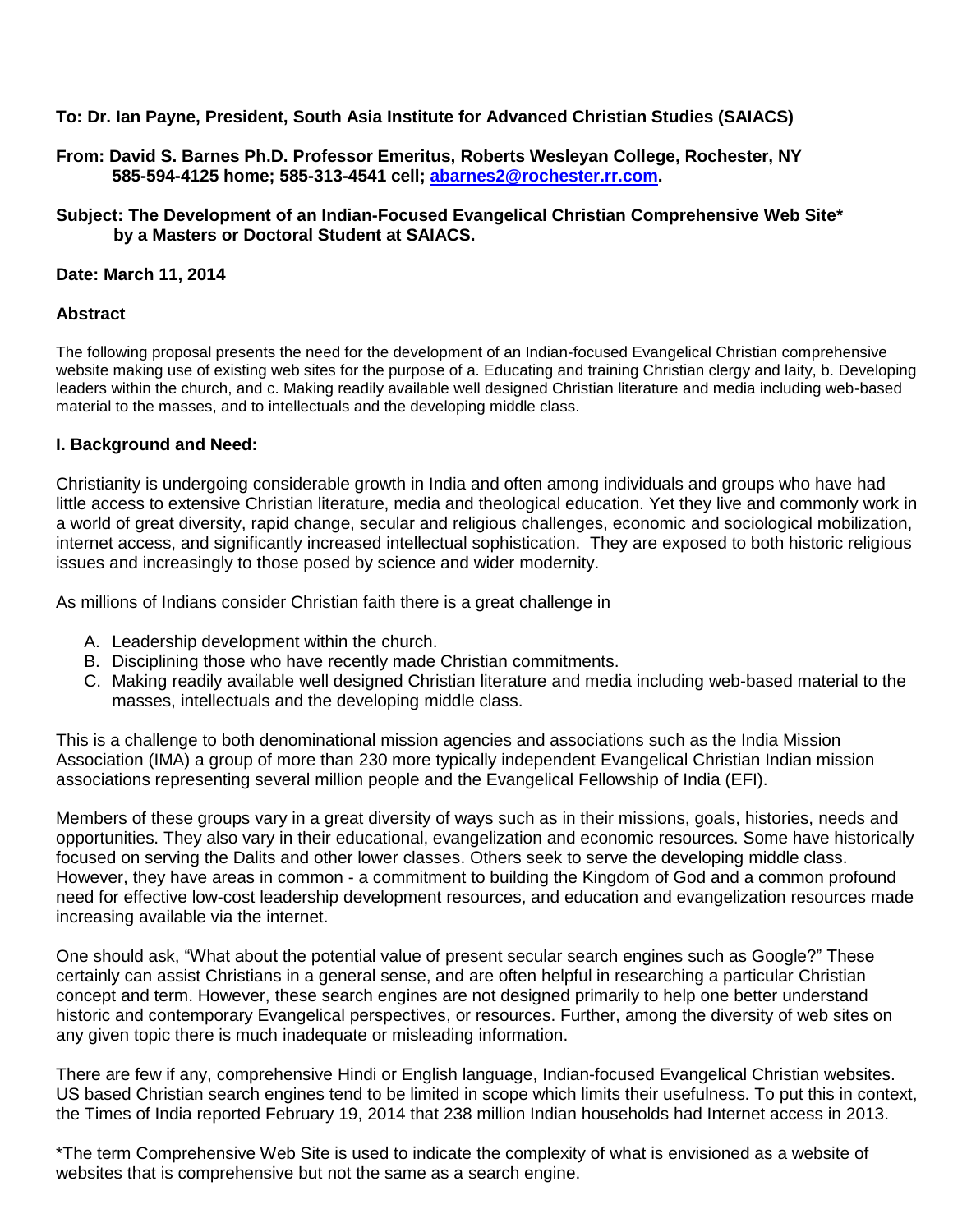The worldwide web has a great potential to assist the rapidly developing Indian church. What is needed is an comprehensive internet website i.e. a website of websites with an Evangelical Christian focus that would provide Christians with a low cost, easily accessible, well-organized, extensive source of quality Christian resources.

Rather than involving the time and expense of developing new material, this proposal simply suggests the development of a website that brings together the best of presently available Indian and Western Christian websites. Thus, the website would serve Indian churches and individuals, Indian seekers, organizations and their members such as the IMA, EFI and millions of Christian and non-Christian Indians and around the globe.

# **II. Proposal:**

The design of an extensive internet-based India-focused website i.e. a website of websites, with an Evangelical Christian perspective to point people to existing web sites for the

- A. Educating and training Christian clergy and laity.
- B. Development of leaders.
- C. Education and evangelization of Indians with special emphasis on secular and religious Indian intellectuals and the vast middle class.

## **III. Goals and Activities:**

- **A. Goal**  To make readily available an extensive internet-based resource of materials that are effective in 1. Educating and training Christian clergy and laity.
	- 2. Presenting the gospel and Christian perspectives to non-Christians.
- **B. Activities** The website designer will consult with Indian Christian scholars and website designers and with agencies such as the IMA in developing an internet-based website of web sites.

### **1. Develop a data base of excellent books and media which present Evangelical Christian perspectives.** They will

- a. Search existing internet sites and search engines to locate excellent materials and include these in the comprehensive being developed. These would include Books, reprints of articles, videos, CDs, Movies, DVDs, streaming videos, blogs, and PowerPoint presentations by western and nonwestern authors, scholars, film producers including e.g.
	- Biblical studies materials, e.g. **[HTTP://BIBLEGATEWAY.COM](http://biblegateway.com/)**; the Christian Classics Ethereal Library, **[HTTP://WWW.CCEL.ORG](http://www.ccel.org/)**. and **[WWW.BIBLESTUDYTOOLS.COM](http://www.biblestudytools.com/)**.
	- Books, e.g. by C.S. Lewis, G.K. Chesterton, John Stott, Timothy Keller, N.T. Wright, Ravi Zacharias etc.
	- Christian think-tanks e.g. the Cambridge, UK-based Faraday Institute for Science and Religion www.**faraday**[.st-edmunds.cam.ac.uk.](http://www.faraday.st-edmunds.cam.ac.uk/)
- b. Group these by subject areas, media form, user ages, relevance to particular groups, etc.
- c. Include, only if time and resources permit annotated bibliographies of some the works cited.
- d. Before undertaking the above make a careful search of the internet to determine if there are other internet-based programs that could help in the development of the proposed program and if so, to profit from an understanding of these

### **2. Introduction to Christianity for each of several people groups.**

Use websites to locate presentations

- a. Specifically designed for a particular people group such as Hindu, Muslim (each including special presentations for particular subgroups) etc.
- b. Which clearly and candidly but with great sensitivity, present the gospel. A question/answer format could be used.